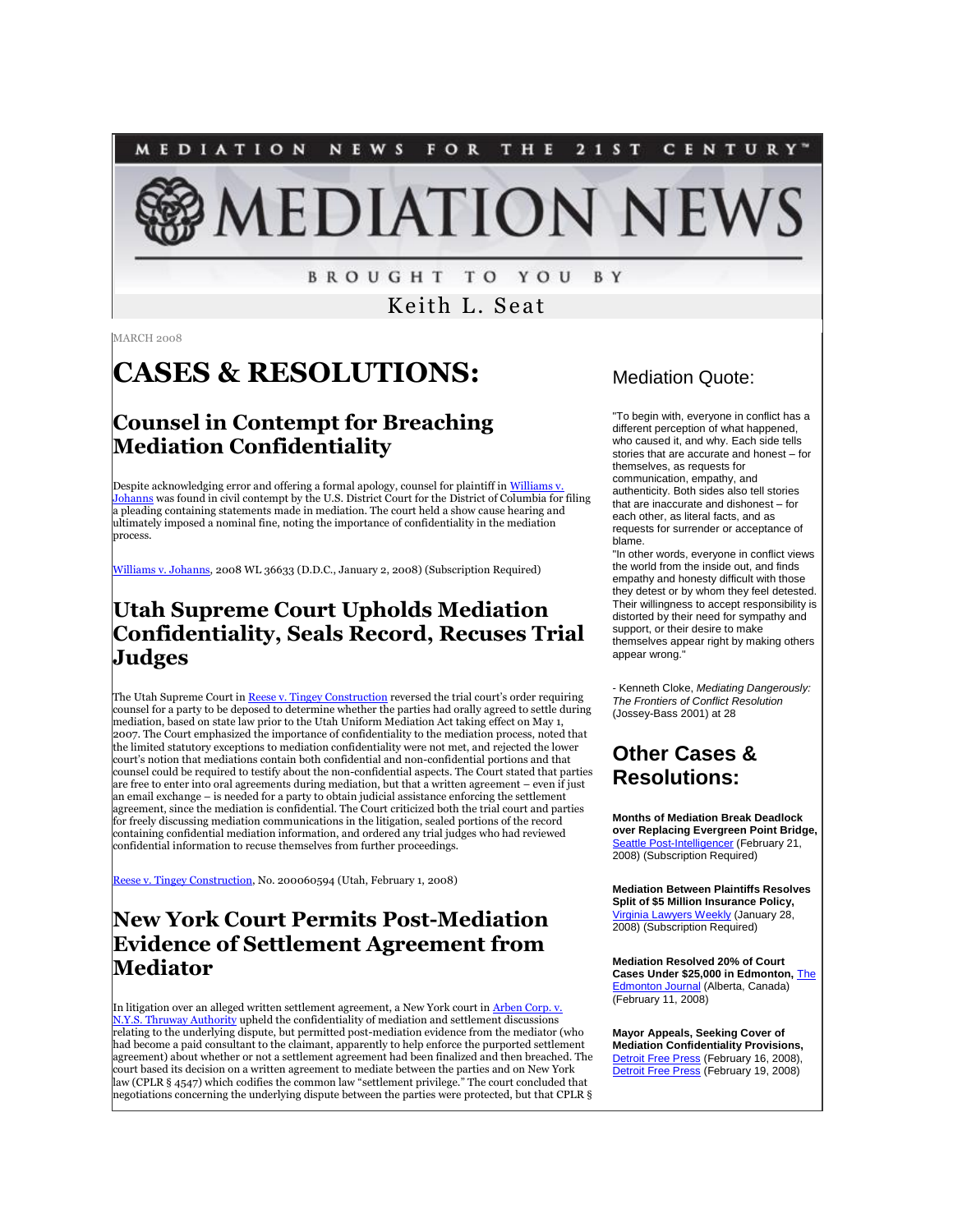4547 does not block efforts to prove the existence of a settlement agreement. The court explained that the policy goals of encouraging settlements requires the ability to prove when a settlement agreement has been reached.

[Arben Corp. v. N.Y.S. Thruway Authority,](http://tinyurl.com/2we5qx) No. 2008-036-308 (NY Ct. Cl., February 26, 2008)

### **IRS and State Agency Successfully Mediate Tax-Exempt Status of Bonds**

Using an Internal Revenue Service mediation program, the Rockdale County, Georgia Development Authority reached a settlement with the IRS in order to maintain the tax-exempt status of \$77 million of solid-waste disposal revenue bonds. Under the rarely-used IRS tax-exempt bond mediation program, an IRS employee with no previous involvement in the case acts as mediator, and a private co-mediator may be included at the option of the parties, as was done in this matter. The IRS mediation program was begun in 2003 and renewed last year.

[The Bond Buyer and SourceMedia, Inc.,](http://tinyurl.com/2nhgr2) (Georgia) (February 15, 2008) (Subscription Required)

#### **Sears Class-Action Settlement Approved after Two Years of Mediation**

A state judge approved the settlement of class-action litigation against Sears after two years of mediation and negotiation, based on Sears' agreement to anchor over 3.9 million stoves, which have become so light that they sometimes tip and injure or kill users. Plaintiffs' counsel will receive \$17 million in fees, but the parties did not agree on the overall cost of the settlement, which plaintiffs' expert estimates as exceeding \$500 million, but Sears believes will be a small fraction of that figure.

[St. Louis Today](http://tinyurl.com/28lt6p) (February 20, 2008)

### **Extensive Negotiations Shape Mediation Agenda**

Many hours of mediation among some 35 parties succeeded in eliminating certain issues and establishing the scope of future substantive discussions over the Big Tupper Ski Project in the Adirondacks. The parties memorialized their agreement to participate in a voluntary and openended process with a written memorandum, and agreed on a date in March to begin the substantive mediation.

[Pressrepublican.com](http://www.pressrepublican.com/homepage/local_story_026053031.html) (January 26, 2008)[; The Adirondack Daily](http://www.adirondackdailyenterprise.com/news/articles.asp?articleID=10171) (January 28, 2008)

# **NEWS & INITIATIVES:**

#### **EEOC Continues to Focus on Mediation of Discrimination Charges**

The Equal Employment Opportunity Commission reported a 9 percent increase in job bias charges last year, for a total of nearly 83,000 private sector filings in 2007. In addition to non-monetary relief, the EEOC recovered over \$290 million for charging parties through administrative enforcement and mediation, compared with \$55 million through EEOC litigation. Employers continue to enter into Universal Agreements to Mediate with the EEOC, with the total rising by 15 percent during 2007, to over 1,200. The EEOC's National Mediation Program has a user satisfaction rate of 96 percent, meaning that nearly everyone using the program would do so again.

[Federal Information & News Dispatch, Inc.,](http://tinyurl.com/2qlxzk) (March 5, 2008) (Subscription Required)

# **Mediation Requirement Streamlined for**

**Nevada Public Utilities Commission Staff Seek Mediation of Sprint's Complaint Against AT&T,** [TR's State](http://tinyurl.com/2p4z6x)  [NewsWire](http://tinyurl.com/2p4z6x) (January 22, 2008) (Subscription Required)

**Mediation Begun after a Decade of Opposition over Plans to Widen Road,**  [ABC Macon.tv](http://www.macon.tv/news/local/16084232.html) (Georgia) (February 29, 2008)

**Seattle SuperSoncs Seek Court-Ordered Mediation with Precondition on Outcome,** [MSNBC](http://www.msnbc.msn.com/id/22716272/) (January 17, 2008)

**Federal Judge Sends Oracle Claims of Software Theft by SAP to Mediation,**  [Barrons.com](http://tinyurl.com/2j5vly) (February 14, 2008); [Washingtonpost.com](http://tinyurl.com/2um92e) (February 14, 2008)

**Litigation on Hold for Mediation of Tainted Pet Food Case,** [Press of Atlantic](http://www.pressofatlanticcity.com/183/story/83101.html)  [City](http://www.pressofatlanticcity.com/183/story/83101.html) (February 16, 2008)

**Seven-Figure Unpaid Wage Case against Target Ordered to Mediation,**  [MySanAntonio.com,](http://tinyurl.com/38fq8j) Texas (February 15,  $2008$ 

**Court Requires Mediation over Ad Valorem Tax Assessments, Clark** [County Democrat](http://www.clarkecountydemocrat.com/news/2008/0221/Community/022.html) (Alabama) (Subscription Required)

**Mediation Likely in Lawsuit against Jurisdictions for Tax Incentives Not Received,** [Independent Tribune](http://tinyurl.com/34a3m5) (North Carolina) (February 26, 2008)

**Derivative Litigation over Stock Option Grants Headed to Mediation, St. Long** [Business Journal](http://tinyurl.com/3xs4dv) (February 22, 2008) (Subscription Required)

**"Listening Session" to Determine Issues for Mediation,** [The Times Record](http://tinyurl.com/3ywh3n) (January 23, 2008)

**Nine Month Mediation in Class Action against Oil Companies over Petroleum Vapors Ends without Settlement; Discovery Resumes,** [Madison County](http://tinyurl.com/2u4y9y)  [Record](http://tinyurl.com/2u4y9y) (Illinois) (February 27, 2008)

**Litigation Continues after Mediation Unsuccessful over Sign Exception Permits in San Clemente, San Clem** [Times](http://tinyurl.com/326qrf) (February 21, 2008)

**Party Delaying Mediation Until Success Unlikely Might Be Punished by Adverse Cost Order per U.K.'s Technology and Construction Court in Nigel Witham Ltd v. Smith,** [Mondaq](http://tinyurl.com/3797gd) (January 18, 2008) (Subscription Required)

### **Other News &**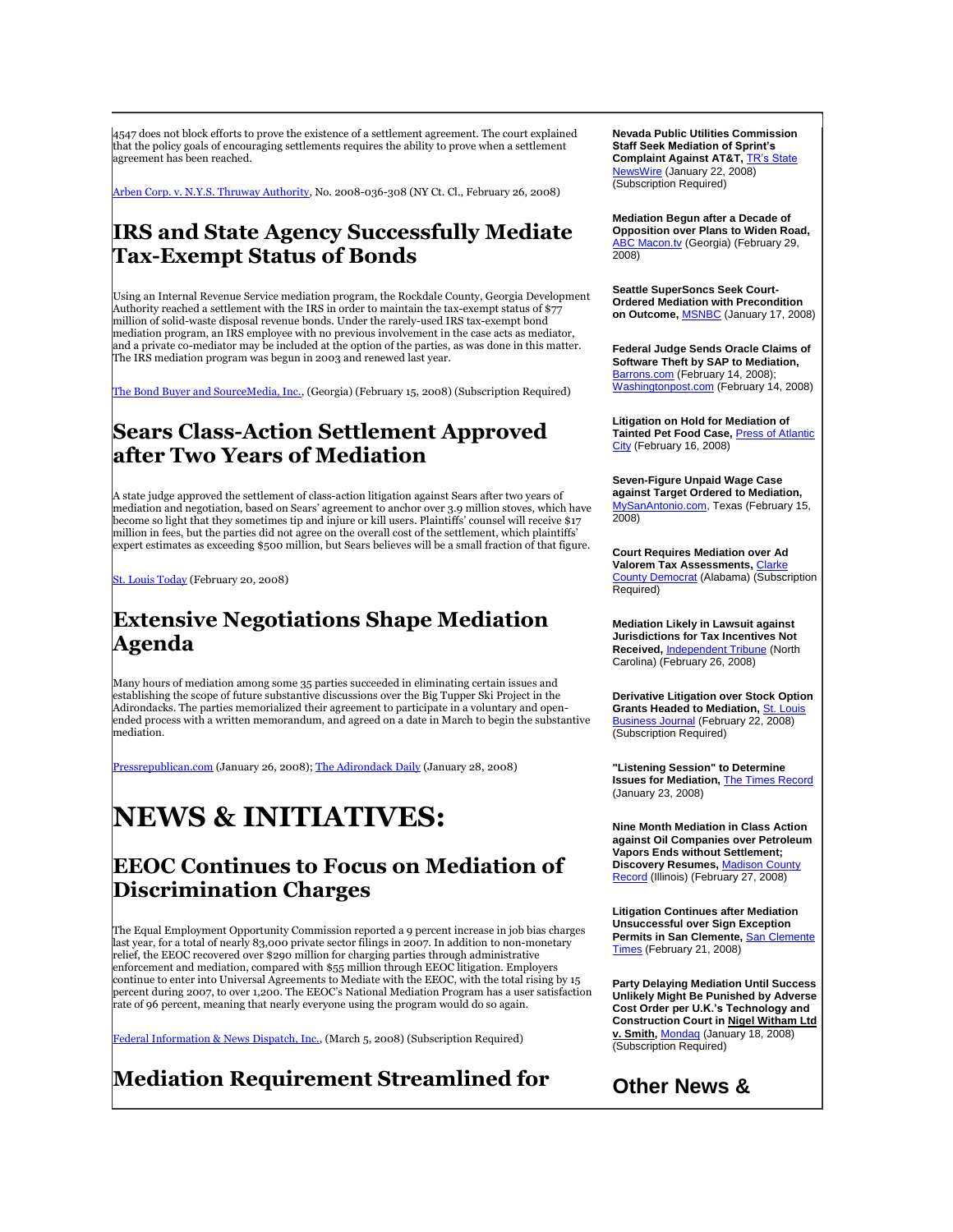# **Florida Homeowners Associations**

Statutory changes in Florida have streamlined the mediation process required prior to litigation of certain disputes between homeowners and members. The aggrieved party now can contact the other party directly with a written offer to mediate as set forth in the statute and propose a choice of five certified mediators. Seeking mediation in this way tolls the statute of limitations. If the dispute goes on to litigation or arbitration, attorneys' fees incurred in the mediation may be recovered by the prevailing party. But those who do not participate in the entire mediation process may not recover any attorneys' fees or costs.

[The News-Press](http://tinyurl.com/36fmo9) (February 28, 2008)[; Fla. Stat. § 720.311](http://tinyurl.com/3yyw37)

# **Idaho Introduces Mediation Confidentiality Legislation**

Idaho recently introduced legislation to enact the Uniform Mediation Act (UMA) in order to establish confidentiality for mediation communications, with specified exceptions. Such legislation is intended to encourage greater use of non-judicial mediation by providing confidentiality protections that are uniform with the recent rules adopted by the Idaho Supreme Court for court-annexed mediation. The Idaho legislation also incorporates the United Nations Model Law on International Commercial Conciliation, which is a supplement to the UMA for international commercial mediations, unless the parties agree otherwise. [Idaho S.B. 1261](http://www3.state.id.us/oasis/S1261.html)

# **Kentucky Legislation Would Require Med Mal Mediation and Shield Apologies**

Mandatory mediation of all lawsuits involving professional negligence claims against health care providers (defined broadly) would be required by H.B. 8, which was introduced in Kentucky on January 23, 2008. The Kentucky legislation sets forth procedures for the mandatory mediation, including timing, selection of mediators, attendance, location and submission of materials. The mediator is required to submit a report to the applicable court on the outcome of the mediation. In addition, H.B. 8 would prevent apologies for any unanticipated outcomes due to medical treatment from being admitted in any litigation or arbitration as an admission of liability or other admission against interest; however statements of fault which go beyond apology would remain admissible. [Kentucky H.B. 8](http://www.lrc.ky.gov/record/03rs/HB8.htm)

### **Alabama Again Introduces Mediation Confidentiality Legislation**

Legislation has been introduced again this year in Alabama to add additional confidentiality protections to mediation, by providing that mediators in all mediations generally would not be required to testify or produce documents concerning mediation in any adversarial proceeding. Adding this testimonial immunity is intended to increase public confidence in mediation.

[Alabama S.B. 36;](http://www3.state.id.us/oasis/S1261.html) [Alabama H.B. 30](http://tinyurl.com/2rzonp)

# **South Carolina Probate Courts Try Mandatory Mediation**

A pilot program to evaluate mandatory mediation in South Carolina probate courts has been joined by 35 of South Carolina's 46 counties. A report on the success and cost effectiveness of the mediation program will be submitted to the South Carolina Supreme Court next January. A probate judge in a county which hasn't yet joined the program is leaning toward participation, due to the benefit of families being able privately to work out solutions to their concerns with the help of a neutral mediator, but is concerned about delays and costs that might result from adding a mediation step to the process (even though those are often the very attributes of mediation that generate enthusiasm).

[South Carolina Now](http://tinyurl.com/36qkqu) (February 23, 2008)

#### **Initiatives:**

**U.N. Establishes Standby Team of Mediation Experts to Assist in Hot Spots,** [ReliefWeb](http://www.reliefweb.int/rw/RWB.NSF/db900SID/KKAA-7CG5GP?OpenDocument) (March 5, 2008)

**Analysis of U.K. Mediation Data Suggests Cases in Mediation Becoming More Difficult as Negotiators Learn from Mediation,** [Lawyer](http://tinyurl.com/2ngwdy) (January 21, 2008) (Subscription Required)

**Med Mal Rule Approved Requiring Mediation in Third Circuit of Illinois; Claims against Nursing Homes Covered,** [Edwardsville Intelligencer](http://tinyurl.com/2lgz6g) (March 7, 2008)

**Many Health Care Providers Requiring Patients to Agree to Arbitration, Some Turn to Mediation,** [Philadelphia Inquirer](http://tinyurl.com/2j64ss)  (February 10, 2008) (Subscription Required)

**County Prosecutor Candidates Clash over Appropriateness of Criminal Mediation,** [Athens Messenger](http://tinyurl.com/2tf53p) (Ohio) (February 29, 2008)

**Mediation Helps Parties in Major Insurance Disputes,** [Legal Times](http://tinyurl.com/38lqwt) (March 3, 2008) (Subscription Required)

**Mediation Offers Many Benefits in Resolving Elder-Care Disputes,** [Wall](http://tinyurl.com/37ycj5)  [Street Journal](http://tinyurl.com/37ycj5)</u> (March 2, 2008)

**Tiny Montana Mediation Agency Not Self-Sustaining, Being Shut Down,**  [KPAX-TV](http://tinyurl.com/2ll3lb) (February 17, 2008)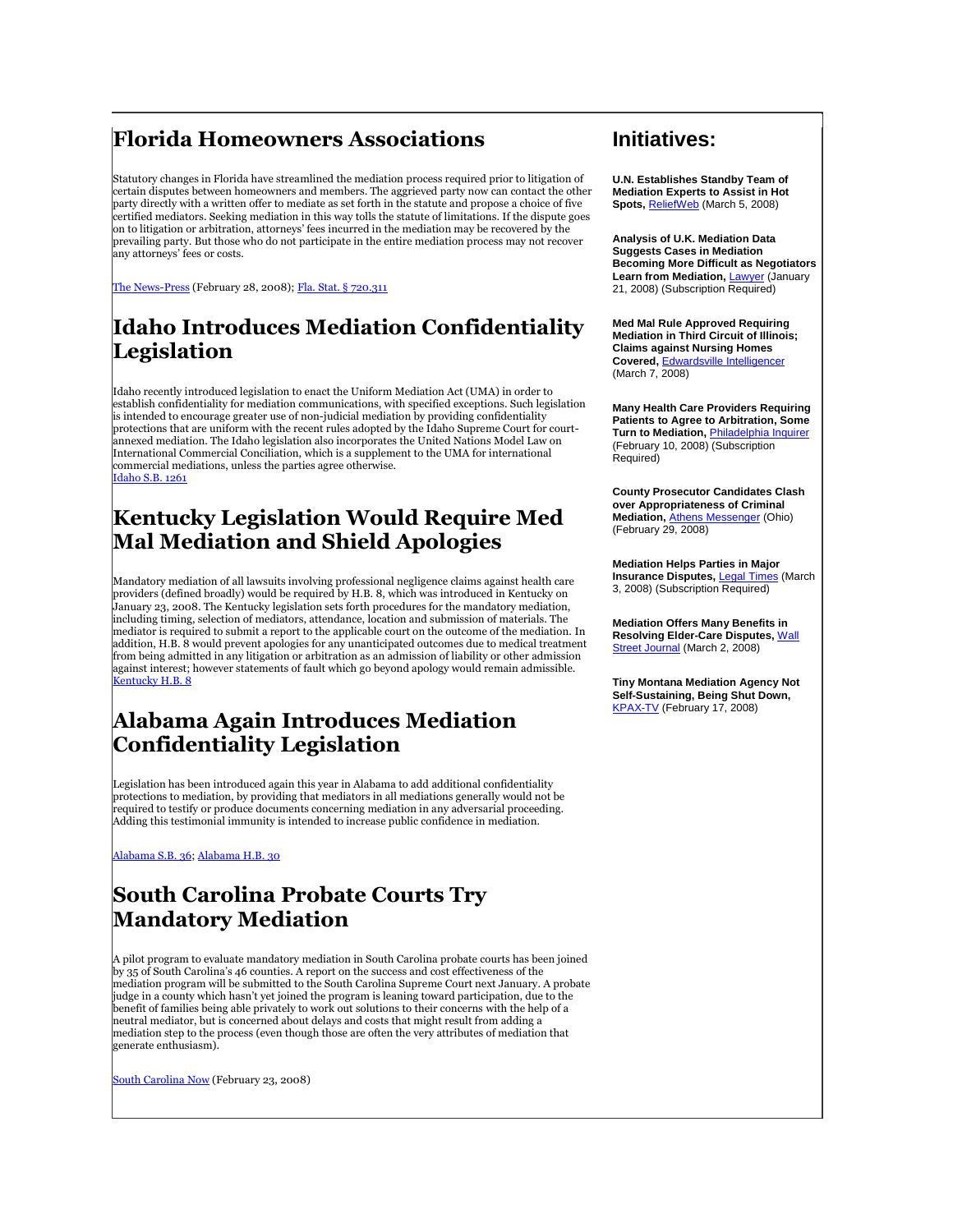# **Two-Thirds of U.S. Bankruptcy Courts Now Use Mediation**

A full two-thirds of federal bankruptcy courts now have mediation programs in place and encourage use by the parties. The details of the court mediation programs differ, but most depend on voluntary participation by parties, even though the courts generally have authority to mandate mediation if necessary. Some bankruptcy courts have been offering mediation since the 1980s and the number of courts with programs continues to increase. The level of success has generally been high, with mediation of over 3,700 matters from one court since the program began in 1995, for example, and a settlement rate of 64 percent.

[CommunityDispatch.com](http://tinyurl.com/2k4dog) (February 28, 2008)

# **Federal Circuit Mediation Program Impresses**

The U.S. Court of Appeals for the Federal Circuit was the last federal appellate court to begin a mediation program, but in just two years is showing results in line with other circuit programs, despite the complexity of its specialized docket, which includes patent appeals. Last year the Federal Circuit's mediation program resolved 42% of the cases mediated.

[The National Law Journal](http://tinyurl.com/3bnbdq) (February 11, 2008) (Subscription Required)

# **Co-Mediation by Doctors and Lawyers Begun for Med Mal Mediations**

A pilot project to pair up doctors and lawyers as co-mediators in an effort to resolve medical malpractice claims has begun at a Philadelphia suburban hospital. The productivity and healing potential of mediation is being emphasized over the possible monetary savings, as the program tries to reach better outcomes for the parties. Mediation training has begun for 30 doctors and lawyers to become mediators, which was eye-opening for many doctors who realized for the first time how hard it can be to deal productively with strong emotion and find common ground. Many of the lawyers had previous experience with mediation and are expected to take the lead initially in mediations.

[Philadelphia Inquirer](http://tinyurl.com/3cawqs) (March 4, 2008)

# **Businesses Encouraged to Use Dispute Resolution Clauses**

Companies are encouraged to include mediation or arbitration clauses in agreements covering their business dealings, including employment contracts, in order to avoid litigation. The widespread use of alternative dispute resolution clauses in most consumer contracts for health plans, car leases and insurance demonstrates that all businesses need to make sure their forms are updated with appropriate protections.

[Business Times](hhttp://tinyurl.com/3yx4u9) (January 11, 2008)

# **Hotel Association Urges Mediation Rather than Arbitration in Franchise Agreements**

In its updated standards for fair franchising, the Asian American Hotel Owners Association includes dispute resolution provisions which focus on mediation if informal direct negotiations are unsuccessful. The standards avoid binding arbitration unless mediation has not been successful and there is express agreement on the details of the arbitration process, including the identity of the arbitrator and location of the arbitration.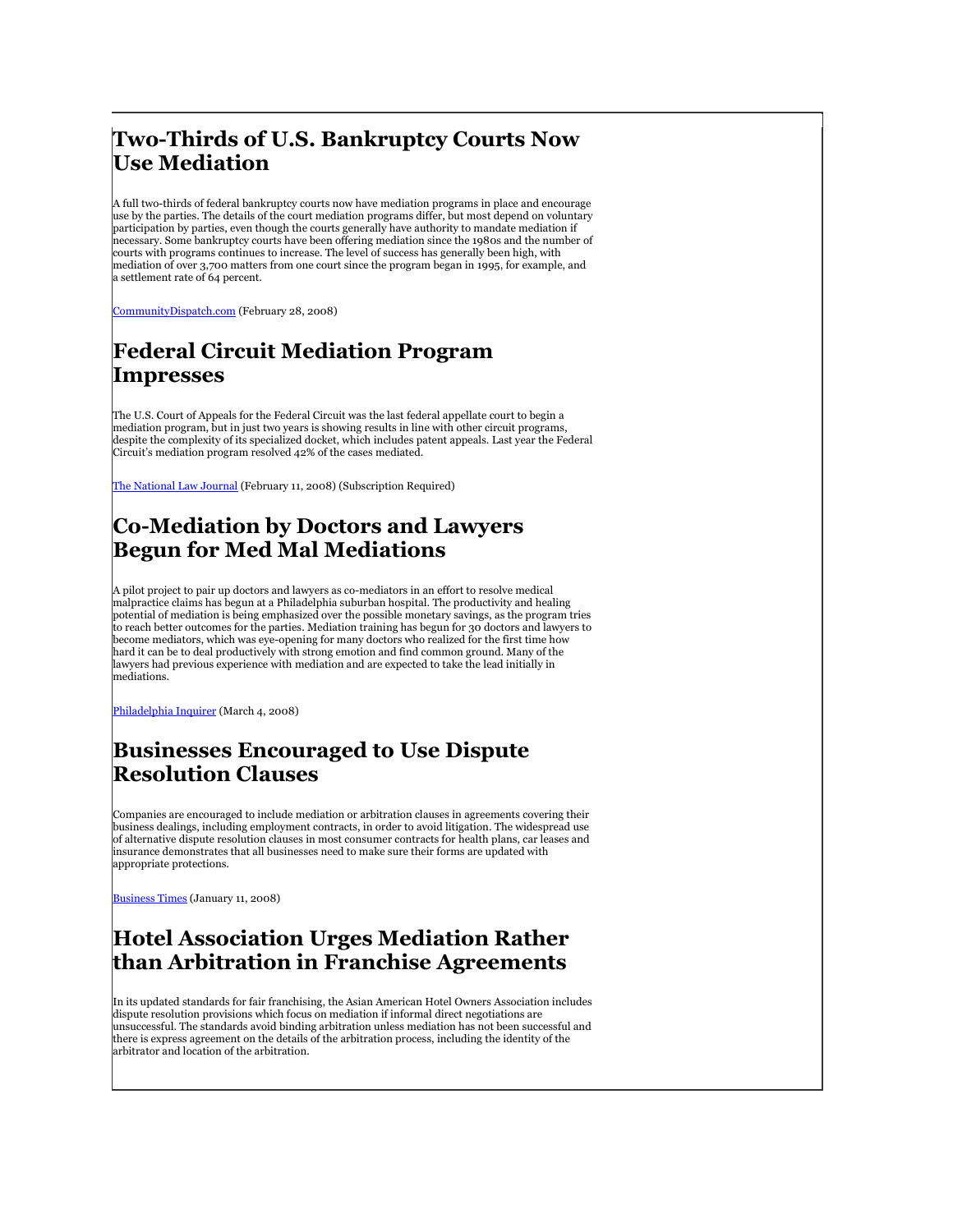[Hotelinteractive.com](http://www.hotelinteractive.com/hi_index.asp?page_id=5000&article_id=9620) (January 14, 2008)

### **U.K. Funding Increases for Workplace Dispute Resolution**

U.K.'s publicly-funded Acas (Advisory, Conciliation and Arbitration Service) is to received an additional £37 million over the next three years to help it offer more mediation for early intervention in workplace disputes. Demand is expected to rise when statutory dispute resolutions procedures end.

[PersonnelToday.com](http://tinyurl.com/2gxohx) (February 11, 2008)[; PersonnelToday.com](http://tinyurl.com/37dmq8) (February 6, 2008)[; Acas](http://www.acas.org.uk/)

#### **More Mediation Proposed to Enhance Scotland as World-Class Venue**

In response to a call for comments on the consultation paper from the Scottish Civil Courts Review group, additional mediation has been suggested as a way to make Scotland into a world-class venue for resolving disputes. Public comments on the wide-reaching analysis are being accepted through March 31.

[The Scotsman](http://business.scotsman.com/business/Changing-system-is-an-exciting.3763038.jp) (February 11, 2008)[; Scottish Civil Courts Review](http://www.scotcourts.gov.uk/civilcourtsreview/)

# **Mediation Central to Civil Justice Reforms in Victoria, Australia**

Australia's longest-serving attorney general is urging that mediation "take center stage" in the reforms of Victoria's legal system which are under way. The Victorian Law Reform Commission proposed introducing pre-action protocols, which may include mandatory mediation, in recommendations presented to the attorney general.

[The Australian](http://www.theaustralian.news.com.au/story/0,25197,23330567-5013945,00.html) (March 7, 2008)

# **Hong Kong Chief Justice Supports Mediation**

Chief Justice Andrew Li promotes mediation as a complement to litigation, noting that Hong Kong has made steady progress in mediation, but has a long way to go to reach the maturity of mediation in common law jurisdictions. The Chief Justice also believes that legal aid should be extended to parties in mediation, since it is an effective alternative to litigation.

[World News Connection](http://tinyurl.com/2kowho) (January 14, 2008) (Subscription Required)

# **Other International Mediation Developments**

- Mediation training workshops for judges and lawyers conducted at six sites around **Bangladesh**[, Independent-Bangladesh](http://tinyurl.com/38of3q) (February 15, 2008)
- Online dispute resolution emerging in India[, Hindu](http://www.hindu.com/thehindu/holnus/002200802232140.htm) (February 23, 2008)
- Mediation center in Bangalore, **India** in first year resolves over half its 2,000 mediations; mediation demonstration held for judges, lawyers and public, [Daijiworld.com](http://tinyurl.com/3batp9) (February 9, 2008)[; Hindu](http://tinyurl.com/2nyqfk) (February 9, 2008) (Subscription Required)
- High Court of the state of Karnataka, **India** will require all courts in the state to begin mediation centers[, Mangalorean.com \(F](http://mangalorean.com/news.php?newstype=local&newsid=66623)ebruary 9, 2008)[; Hindu](http://tinyurl.com/3yvflg) (February 9, 2008) (Subscription Required)